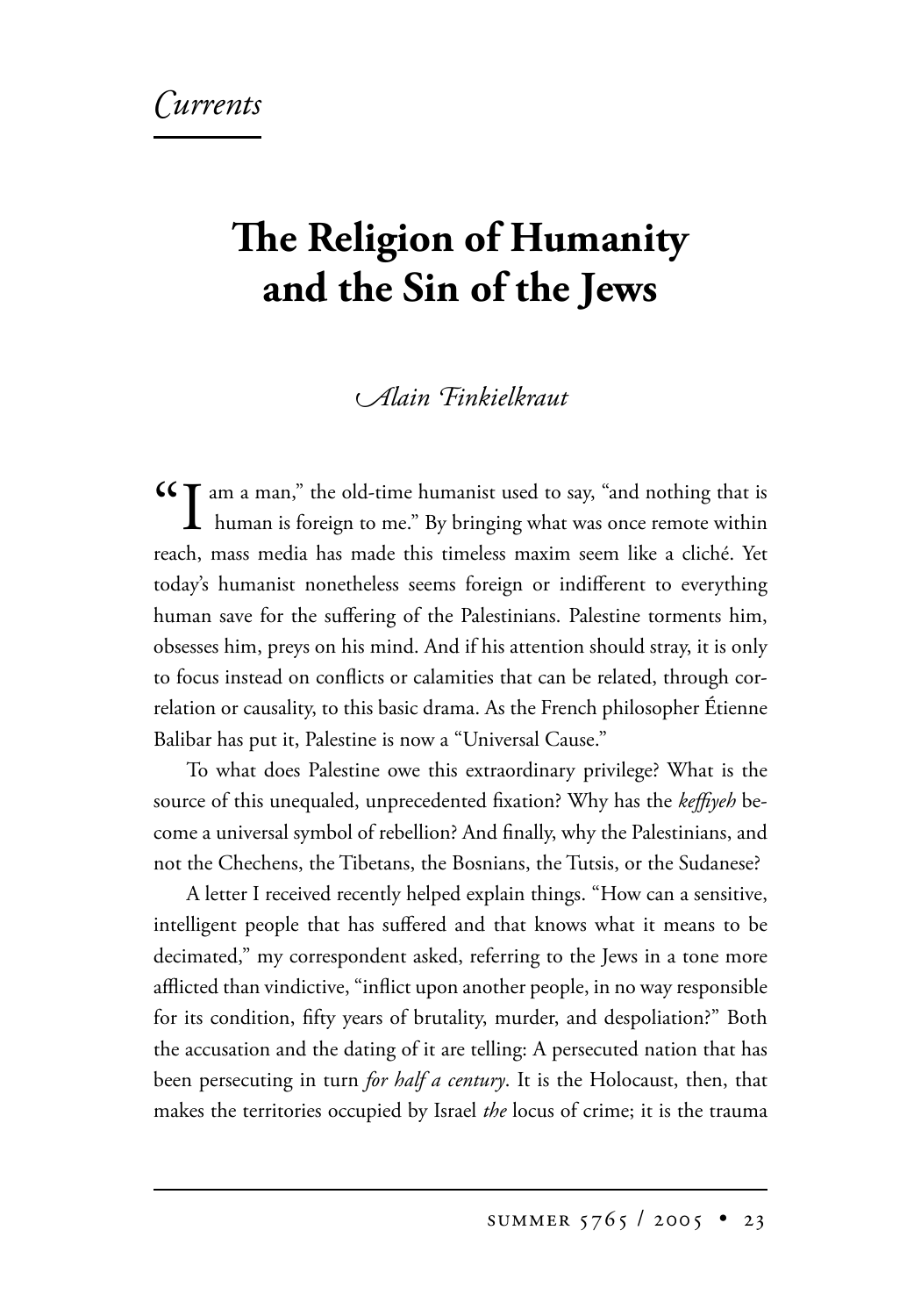of the destruction of European Jews that inexhaustibly fuels international sympathy for the suffering of the Palestinians. I would even say that for my correspondent to have so readily dated the scandal of the "occupation" not from the Six Day War, but from the creation of the Jewish state, the post-Hitlerian impulse to ignore all that came after Auschwitz must be deeply ingrained indeed. "Fifty years of brutality," the correspondent declared. So did an angry caller to the French radio program *Là-bas Si J'y Suis* in June 2001:

What kind of murderous state is this, that gets its kicks out of mutilating and assassinating children, that justifies the unacceptable with criminal impudence, and then has the despicable arrogance to accuse us of racism when we gingerly protest against such disgraceful conduct? What kind of hypocrites are these people, who wield the shield of anti-Semitism when all we're trying to do is remind them that *for fifty years now* they've been reproducing in small doses the horrible injustice that they themselves suffered?

Fifty years: Between the terror-stricken face of the boy in the Warsaw Ghetto and the death of little Mohammed al-Dura, there is nothing. History has vanished. In one broad stroke, the duty to remember has swept everything else away. "An excruciating memorial highway," writes Alain Brossat, "leads *directly* from Auschwitz to Jerusalem via Deir Yassin, Hebron, Beirut, and Shatila." Nothing demonstrates the relationship between the universality of the Palestinian cause and the genocide of the Jews more clearly than the directness of this highway, and the correlative definition of state Zionism as that which converts the "capital of victimhood" into the "capital of power and violence."

To today's humanists, this definition is gratifying. For if the extermination of the Jews is perpetuated through the Jewish oppression of Palestinians, then the inveterate blamers turn out to be blameworthy themselves. And if those toward whom we behaved shamefully are now behaving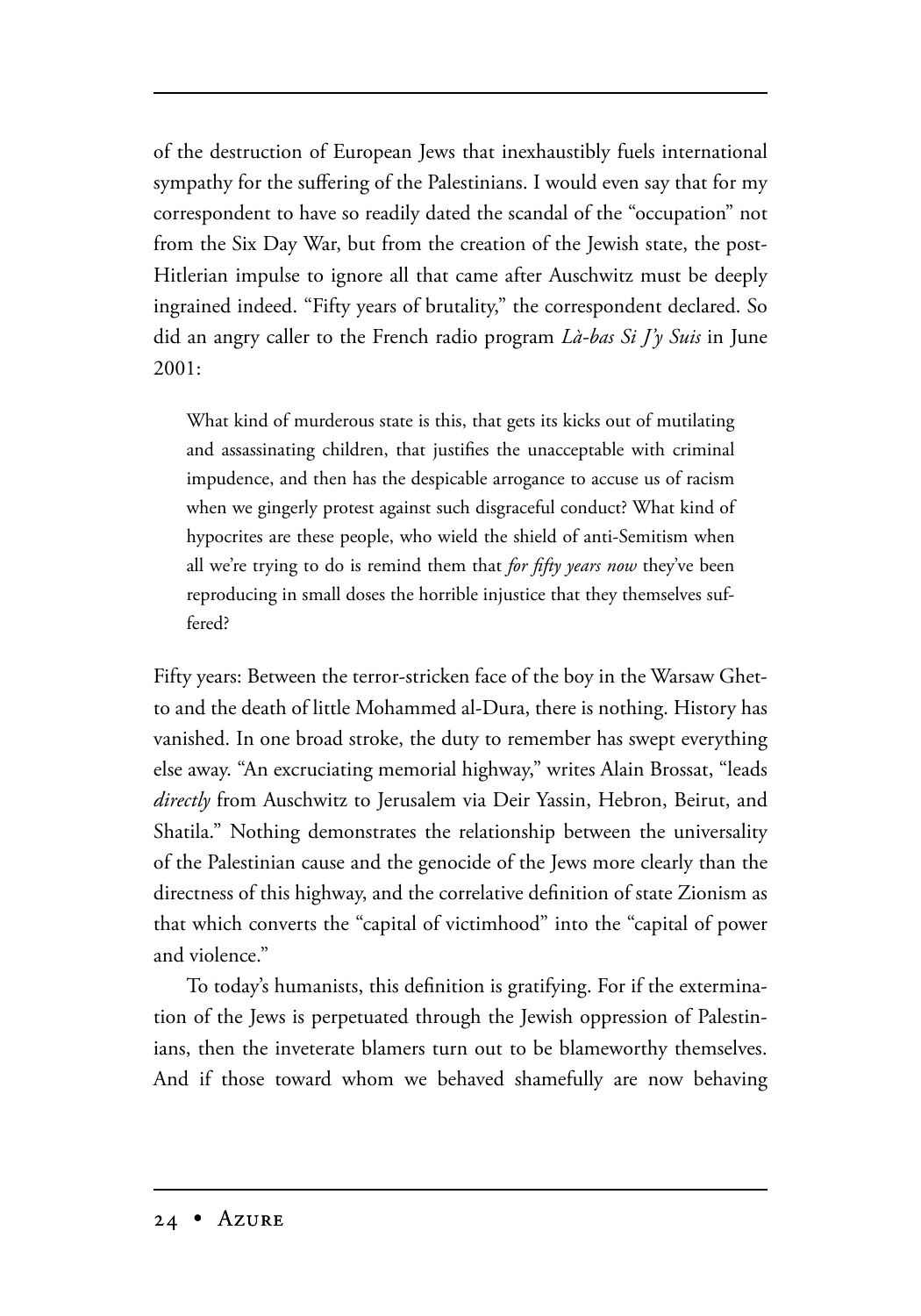shamefully themselves, then there is no more need to feel ashamed. Put differently, if the eye watching Cain is also the eye of Cain, then Cain has no more need of a bad conscience. He can rest easy. In short, the Palestinian cause has provided a humanity weary of apologizing for having abandoned six million Jews to their deaths the unhoped-for opportunity to relieve itself of the burden of repentance. The malicious indignation, the enthusiastic contempt, and the hardly surprising use of economic terminology certainly lend credence to this explanation.

But it seems to me that we cannot leave it at that. After all, the most zealous advocates of the Palestinian cause are on Abel's side, not Cain's. As such, they have nothing to atone for; they have always maintained innocence. Indeed, it is on the strength of their disgust for colonial, collaborationist, and fascist Europe that they now defend those whom they call "the victims of victims." Their indictment of the Jewish state goes hand in hand with their denunciation of Europe's old demons. Convinced that a civilization that forgets its past is doomed to repeat it, these vigilant humanists speak of nothing but the Holocaust. "Remember Auschwitz," they say, "so that it will never happen again." They say this sententiously; they say it everywhere—they even teach it to children in school.

And suddenly the Jews, lulled into a false security by the seeming impeccability of this formula, are stunned and terrified by an unexpected turn of events: Not the return of intolerance on account of forgetting, but rather on account of the *reversal* of memory. Those two magic words, "Never again," have ceased to sanctify their initial beneficiaries; now, they work to accuse them. As in all tragedies, fate strikes through the very course of action intended to ward it off. In the end, nothing contributes more implacably to making the dreaded thing happen than all the efforts invested in averting it.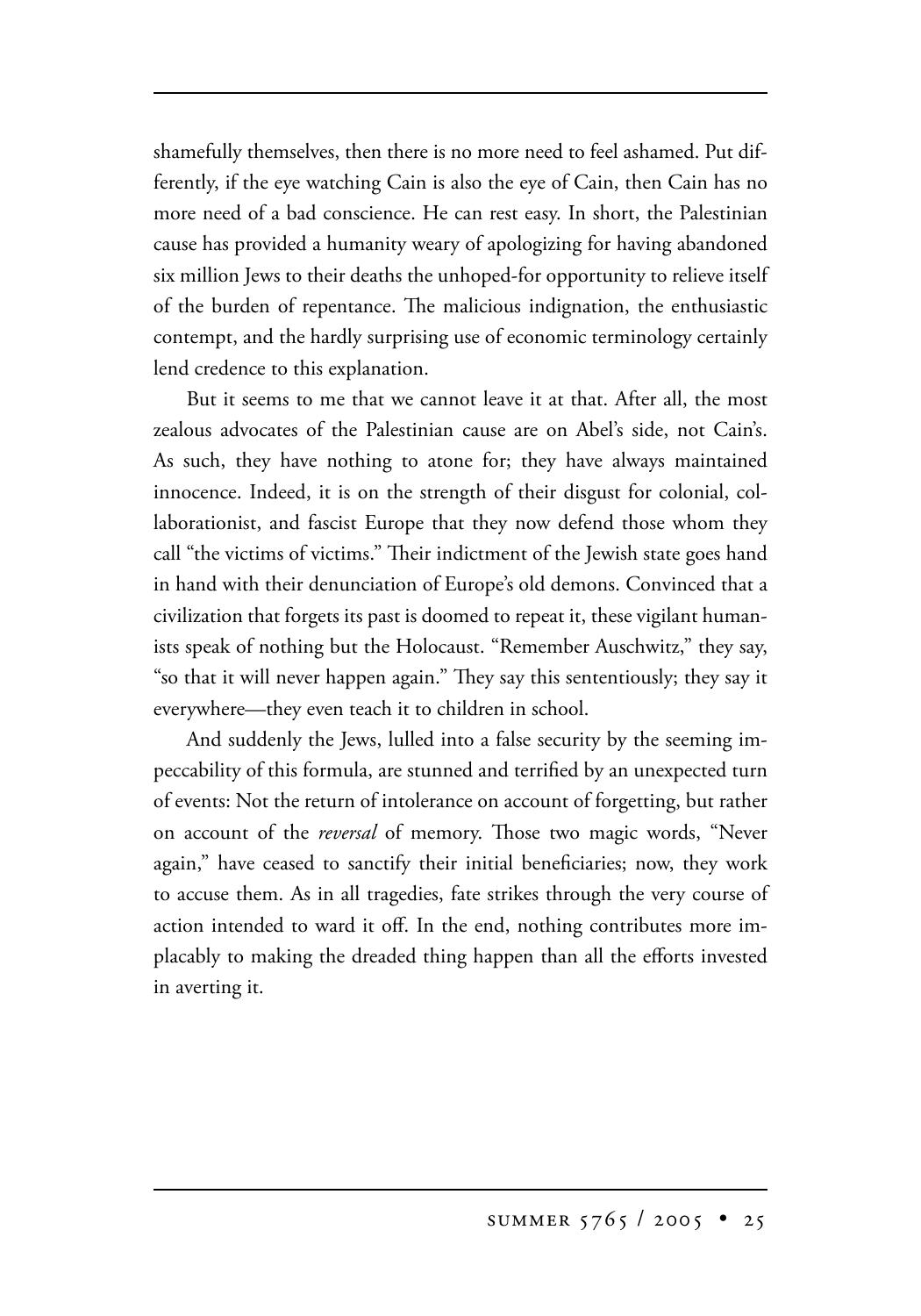In his eulogy of Edward Said, the Bulgarian-born writer Tzvetan Todorov,<br>author of numerous works on the Holocaust, cites admiringly the fol author of numerous works on the Holocaust, cites admiringly the following astounding statement by the Palestinian thinker: "I'm the last Jewish intellectual. You don't know anyone else. All your other Jewish intellectuals are now suburban squires. From Amos Oz to all these people here in America. So I'm the last one. The only true follower of Adorno. Let me put it this way: I'm a Jewish Palestinian." Said's logic is simple: The Jew used to be the Other. But now that Jews have an Other of their own, the true Jew is the real Jew's Other*.* 

These are strange times for real Jews. Not long ago, they were on the lookout, ready to strike down anti-Semitism wherever it dared rear its head. They were determined never again to succumb to hatred, and to clip the wings of anyone who spoke of them as "dirty Jews." What they weren't expecting—and what makes it all the more disconcerting—was to be faced with a grievance that is in its form moral and not brutish, virtuous and not vile, an altruistic grievance, sure of its legitimacy, full of kindness, and steeped in concern. While they are used to hearing themselves denounced as Jewish traitors, they did not expect to be denounced as *traitors to their Jewishness*. The last thing they expected, surely, was for the watchdogs of memory to confer upon them the insulting appellation "dirty un-Jewish Jews," and to hear behind the cries of hate the slogan, "Down with the Jews, no longer Jewish at all!" They have almost come to regret the good old days before there was a duty to remember. Because the Jews breathed far more easily before the Holocaust became an obsession.

Indeed, this obsession is recent. In discussing the enthusiastic German reception of Daniel Jonah Goldhagen's book *Hitler's Willing Executioners*, the historian François Furet aptly observed:

The radical transformation in German opinion over two or three generations, from passionate nationalism to the cult of democratic universalism,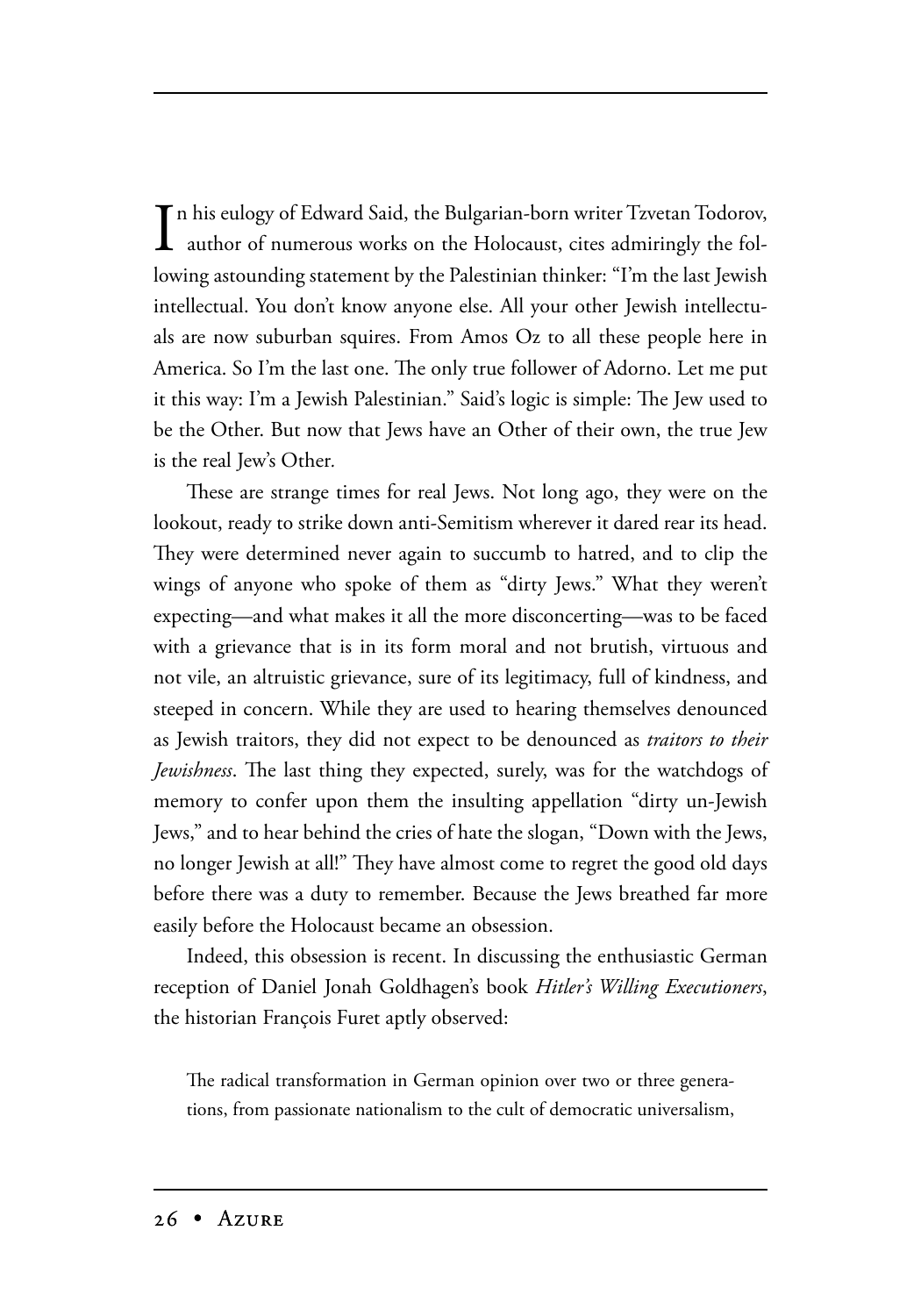brings it to condemn the Nazi episode with extreme intransigence and, with it, everything in the country's past that can be regarded as preparing the way for it. As time goes by, the crime of Auschwitz has not faded. On the contrary, it stands out in ever more sharp relief as the negative accompaniment of the democratic consciousness and the embodiment of evil to which this negation leads.

In other words, if there is an Auschwitz trauma, it is a belated one. To the war-wounded, war-haunted nations, the Holocaust—as the embodiment of the desire to destroy the very idea of a common humanity—has been turned into the foil for democracy. For the Holocaust to overshadow war, the democratic sentiment had to erode national boundaries. This is precisely what has happened. There is no mistaking it: Under the glorious banner of democracy, what our era is actually contrasting with the absolute evil of Hitler is not the political theater of human plurality, not an open forum for the exchange of ideas, a world receptive to multiple perspectives or the process of sharing responsibility for public affairs. Rather, it is the march of History, the end of the Dark Age of division and discrimination and hierarchy, the progressive abolition of all barriers, the inexorable advance of equality, and the leveling of all authority by the self-evidence of sameness and the universal right to dignity. With the rejection of Auschwitz as its supreme principle and constant source of justification, *this* version of democracy forges ahead, ignorant of ignorance and unconcerned with modesty. It does not tremble; it charges forward. It does not question; it flies like an arrow. No enigma shakes its self-assurance. No bewilderment, no hesitation, and no nostalgia can check its triumphant progress.

For we are no longer talking about democracy as a system of government. It is, rather, an express train, racing full tilt toward the recognition of man by his fellow and the global patchwork of identities. Getting off is not recommended—be it to stretch your legs or your mind. Case in point: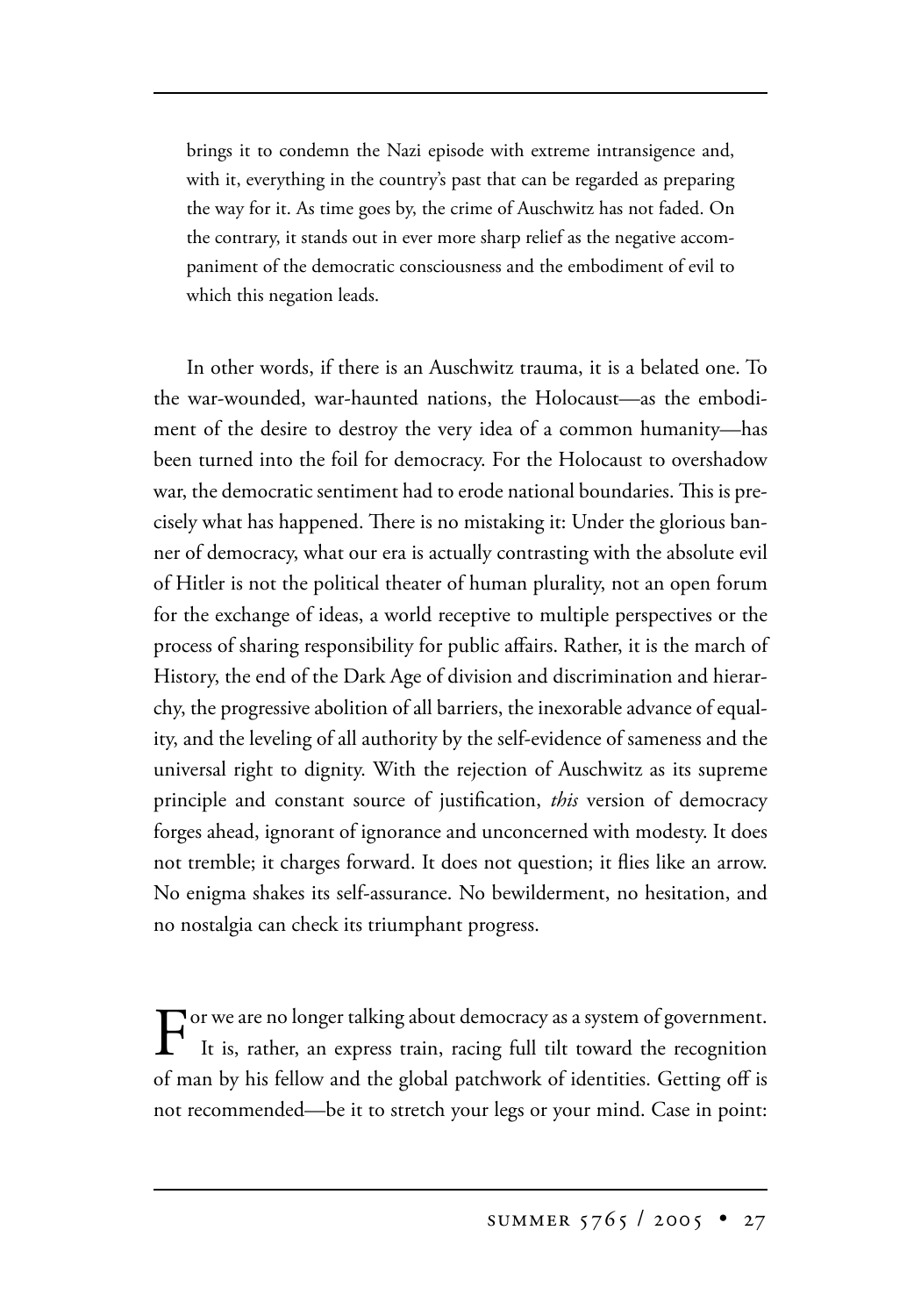The day of the baccalaureate philosophy exam, a French anchorwoman could not conceal her distaste for the fact that "there was not one question this year on such topical issues as religion, tolerance, or differences." This is hardly surprising: With the democratic process as the sole horizon, there is no room for timelessness. The contemporary reigns supreme. In the era of human rights, all thinking that is not focused on human rights is itself seen as an intolerable infringement on human rights.

Presumably our defender of democracy would have been delighted if last year's baccalaureate had asked students to analyze a page from Anne Frank's diary or a text by Primo Levi. The stronger the feeling of humanity becomes, the more the denial of humanity to which the Jews were subjected occupies the public consciousness. But the Jews are not simply human beings whose basic human rights were denied. They are also Jews. And that's where the shoe pinches, even before any discussion of their alleged wrongdoing begins. After all, doesn't this very appellation, "Jews," bespeak exclusion and intolerance? Doesn't it introduce a caesura—that is to say, a discrimination between some types of humans and others? The same religion of humanity that views Jews who are singled out and attacked *because* they are Jewish as symbols of innocence pronounces the Jewish state guilty—for being Jewish.

According to Balibar, "the definition of Israel as a Jewish state" is precisely what undermines Israel's legitimacy in the eyes of much of the world. And deservedly so, because the state thus defined "is not only expanding by expelling Palestinians but, within its own borders, it grants them only second-class citizenship, depriving them of many basic rights and excluding them from symbolic equal rights on their common land, which are reserved for 'real Israelis'—Jews." We hear the same melody, the same indictment of Israel as a Jewish state, from the jurist Monique Chemillier-Gendreau. "Sticking to the idea of a Jewish state…," she writes, "means building an apartheid society and accepting in return the construction throughout the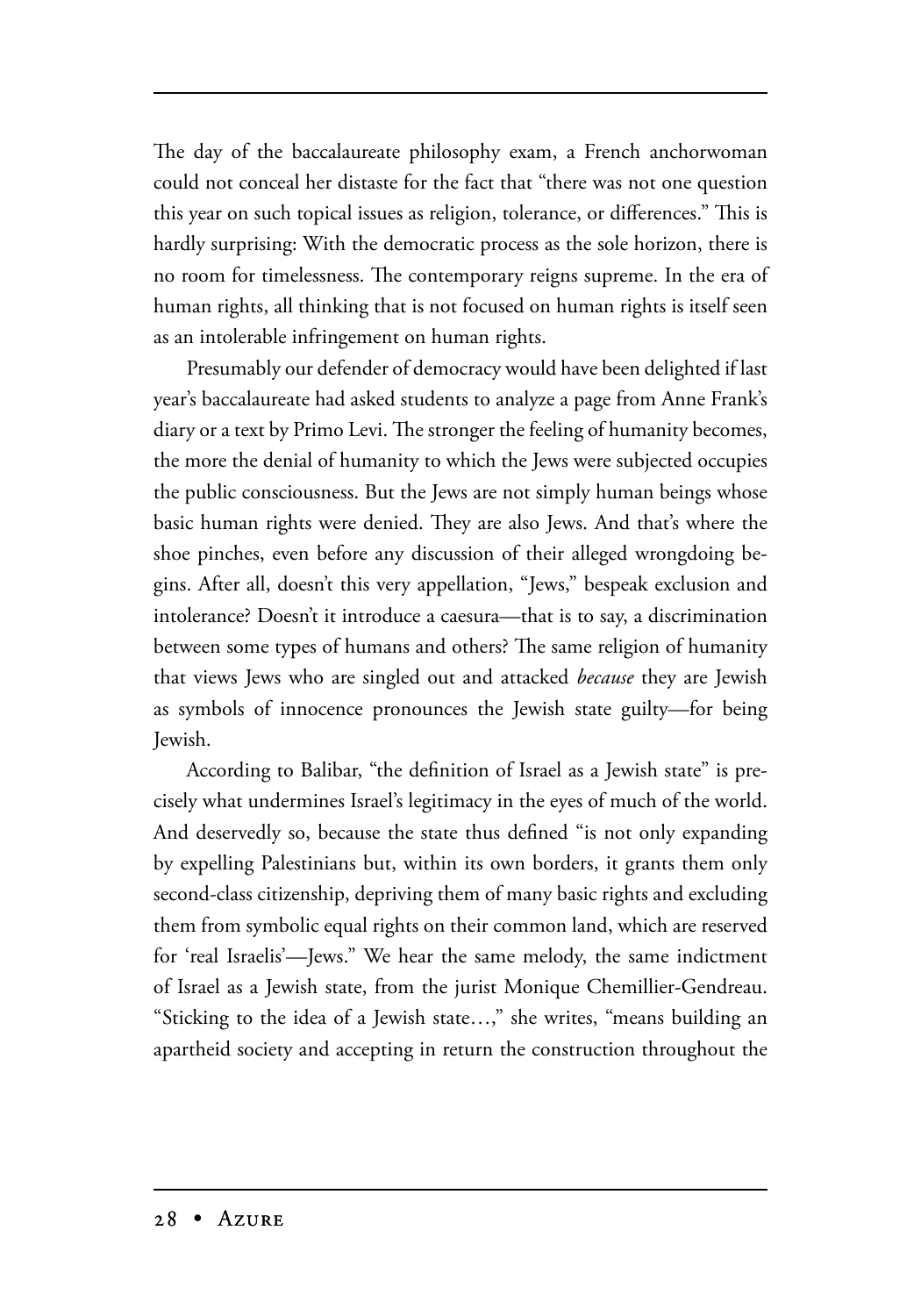world of 'pure' states. Such follies are always in close contact with extermination and sometimes put it into practice."

These two left-wing intellectuals share with the liberal historian Tony Judt a triumphant historicism and an enthusiasm for the democratic march of humanity toward intermingling and fluidity. "In a world where nations and peoples increasingly intermingle and intermarry at will; where cultural and national impediments to communication have all but collapsed; where more and more of us have multiple elective identities and would feel falsely constrained if we had to answer to just one of them; in such a world," Judt proclaims, "Israel is truly an anachronism." According to the author of *Past Imperfect: French Intellectuals, 1944-1956*, this anachronism is not just a folkloric or even moving testimony to days gone by. Rather, it is the formidable relic of a state that uses "ethno-religious criteria" to "denominate and rank its citizens."

It is the awareness of such criteria, combined with the belief that all men have an equal right to manage their own communal affairs, that has led a growing number of Israelis to decide that the boundaries of their state *must not* coincide with those delineated in the Bible. To them, the word "Jewish" is not a rallying cry for segregation and conquest. On the contrary, drawing on the twofold *Zionist* requirement that Israel be a state in which there exists a majority of Jews as well as non-Jewish citizens, they call for a territorial compromise with the Palestinians despite terrorist attacks.

Yet the renunciation of parts of the biblical land of Israel by these Jews, who place equality alongside identity at the foundation of living together, does not sway Judt, Chemillier-Gendreau, and Balibar in the least. You cannot be both Jewish and democratic, they conclude; you must choose between these two loyalties. These lovers of the human race will not be satisfied with a peace that separates peoples. They pin their hopes on a bi-, multi-, or post-national state that would cleanse the stain, remedy the injustice, and redress the offense to the universal brought about by Israel's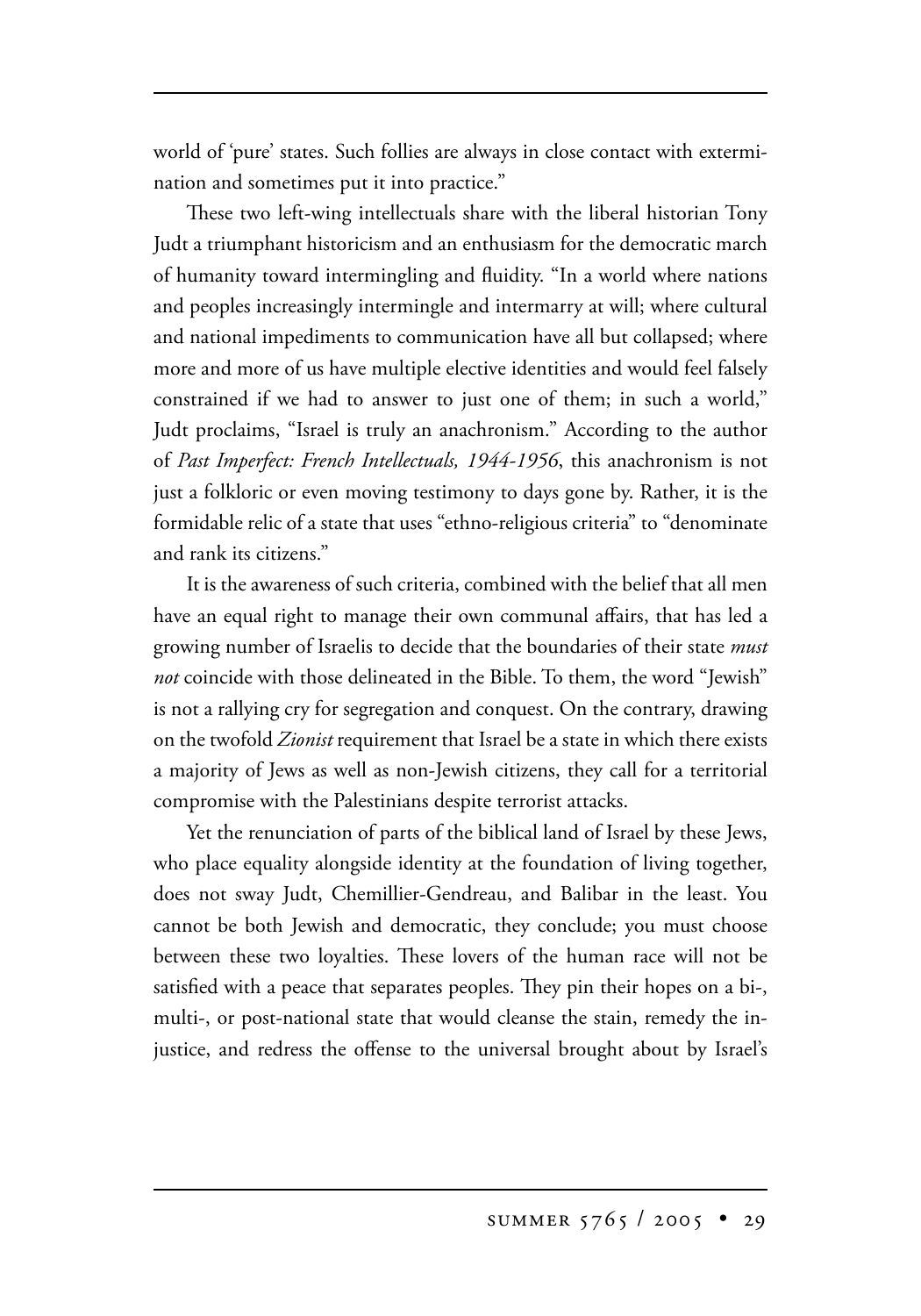Jewishness, and by Jewishness, period. In much the same way as Christianity used to pit Jews of the spirit against Jews of the flesh, our secular clerics contrast the persecuted Jew—an ethical being—with the ethnic Jew, who is intolerable. And thus do the Jews, in their perfidious obstinacy, once again find themselves at odds with the course of history.

 $\mathbf{B}$ ut they are not alone. This point was driven home at the commemo ration of the sixtieth anniversary of D-Day last June. At the close of a moving ceremony during which gratitude to British and American veterans, many of whom will not be around for the seventieth anniversary, was expressed with solemnity and sensitivity, Patricia Kaas sang Edith Piaf's "Hymn to Love":

If the sun should tumble from the sky If the sea should suddenly run dry If you love me, really love me Let it happen, I won't care If it seems that everything is lost I will smile and never count the cost If you love me, really love me Let it happen, darling, I won't care….

You can set me any task I'll do anything you ask If you'll only love me still….

If you love me, really love me Let whatever happens I won't care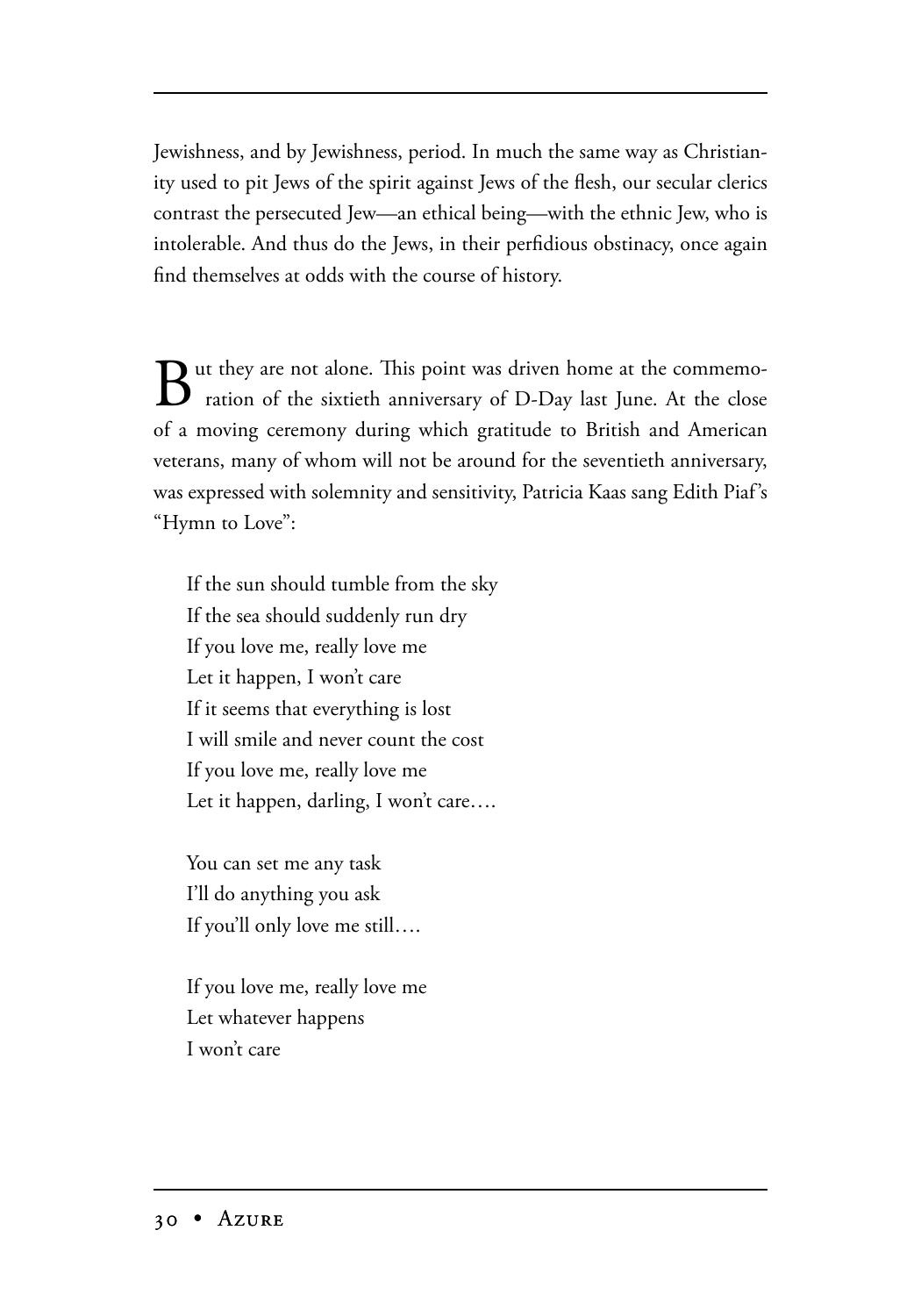There is something enchanting about this passionate readiness to sacrifice everything for love. After all, what characterizes us as modern individuals is not just a concern for our own preservation or a bourgeois aspiration to security and well-being. It is also love, and the love of love. The *homo sentimentalis* in us rebels against the dreary industry of *homo economicus*. We are not just one, then; we are two, even three: Ever since rock 'n' roll surprised the world with its own hymn to lust, *homo sexualis* has come out in the open, as well. No longer afraid of the light of day, he shamelessly campaigns for the satisfaction of his needs and the respect for his rights.

But Patricia Kaas' song was supposed to pay homage to an enterprise in which none of these three protagonists had a part. It was not an enterprise of bourgeois, bohemian, or desperate men. People from far away, isolationists like all the rest, ran the risk of dying for something that did not concern them personally. The world simply mattered enough to them that they silenced their personal interests and impulses. Countering the propensity to focus exclusively on their own affections and cravings, they responded to the appeal of occupied Europe because their country asked them to. It is as simple and inscrutable as that.

To throw the "Hymn to Love" in the face of these veterans was thus a huge blunder, if not an affront. Yet the blunder went unnoticed, and while all the media were there, no one objected. The incongruity was blatant, but not a single person was shocked.

What this means is that oblivion now holds memory's reins. We no longer know how to commemorate what we are commemorating. By "we," I mean the independent, volatile, democratic individual who owes nothing to the past, cares nothing for the future, and has no ties to the present besides the ones he himself establishes; the individual who has been released, by human rights, from the grips of origins, legacies, and that which is not freely chosen, who has been relieved of obligations to anything that might transcend him. He is free, like Edith Piaf or the Rolling Stones, to abandon himself to his own inclinations, passions, interests, follies,